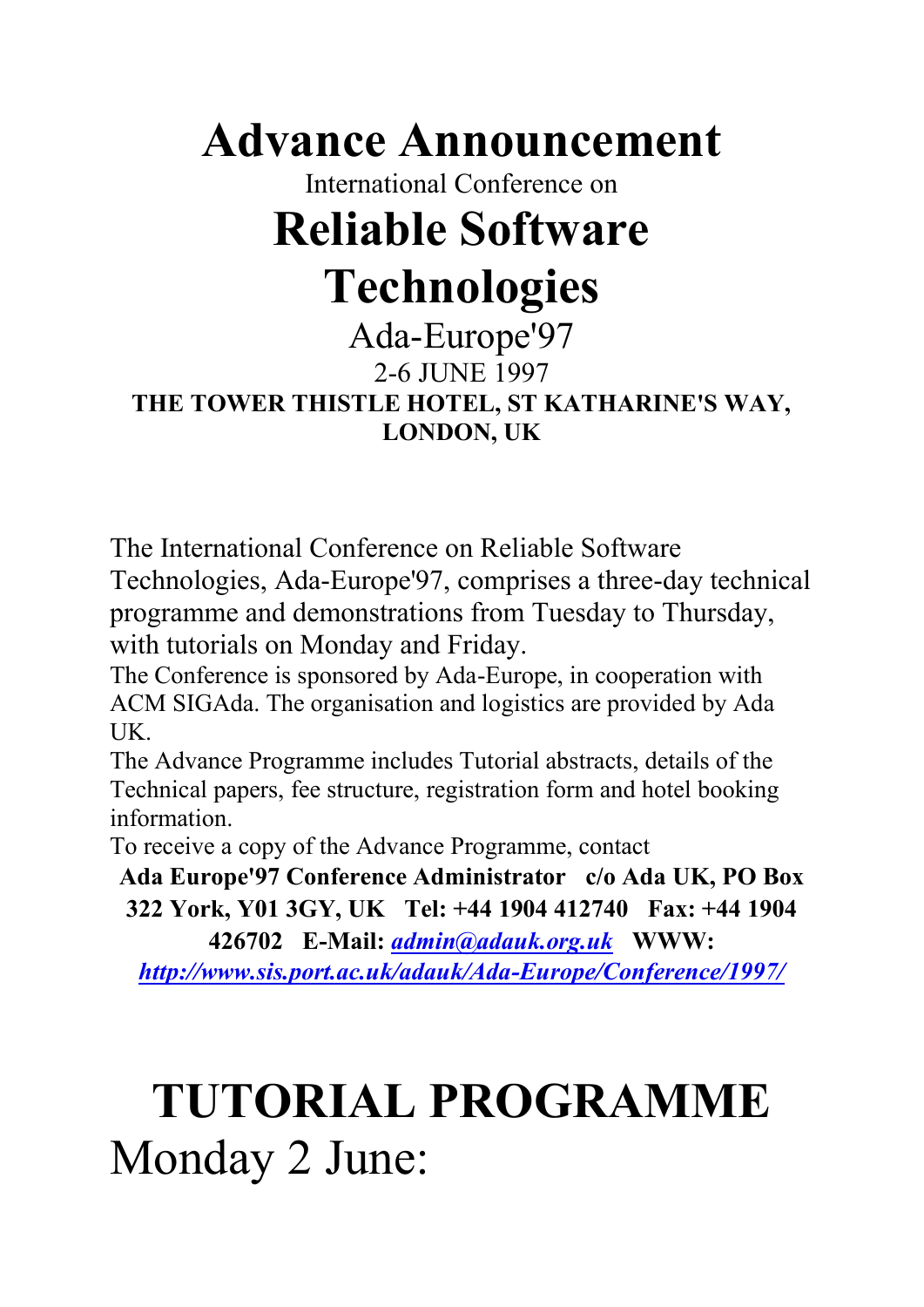09.30 - 17.30 (full day): **Mark Gerhardt & Doug Locke:** Realtime object oriented architecture

09.30 - 17.30 (full-day): **Mike Feldman**: Ada 95 as a foundation language for undergraduate programs

09.30 - 13.00 (half-day): **Tucker Taft:** Writing Java -compatible applets in Ada 95

14.00 - 17.30 (half-day): **Yvon Kermarrec & Laurent Pautet:**  Programming distributed applications

with Ada 95 and an inside look at the GNATDIST implementation

# Friday 6 June: 09.00 - 17.00 (fullday):

**Alfred Strohmeier & Thomas Wolf:** Object-oriented programming with Ada 95

**Magnus Kempe:** Elements of software architecture with Ada 95 **Ed Colbert:** Object-oriented analysis & design for Ada 95 with Colbert's

object-oriented software development method

**Bernard Carre & John Barnes:** High Integrity Ada with Spark 95

Note that the following schedule for Technical Sessions is not yet finished

# **Technical Sessions**

### Tuesday 3 June:

- 9.30: **Keynote Presentation by Robert Dewar**
- 11.00: **ASIS, To understand software complexity Finite unions for Ada 95 Ada bindings for C interfaces**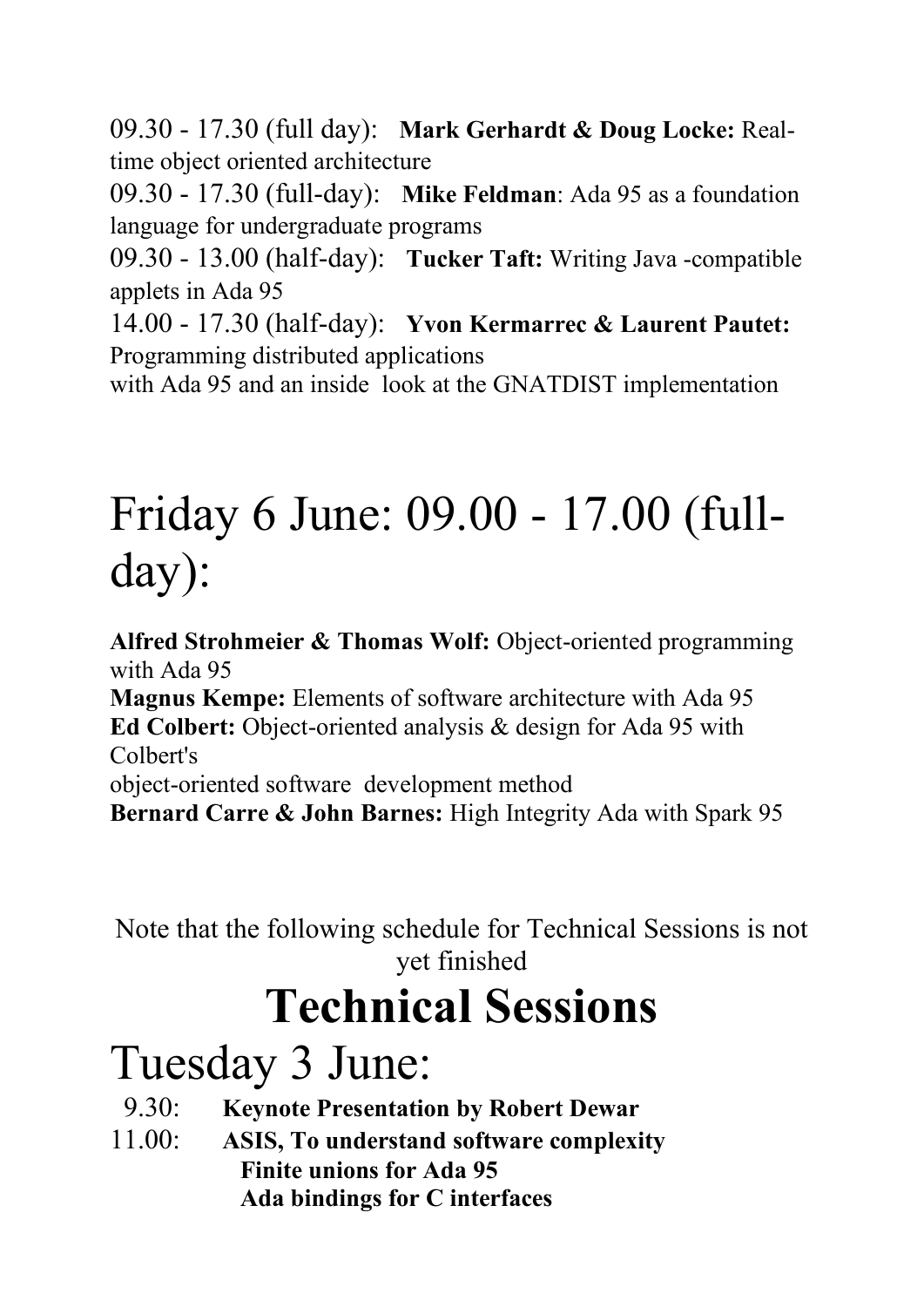*Development of scripting capabilities for an Ada-based* 

*simulator Systematic unit-testing of Ada programs* 14.00: **An Ada 95 sort race construction set CBT in teaching Ada The SPIF project**  *Supporting Ada 95 passive partitions in a distributed environment An Ada Library to program fault-tolerant applications* 15.50: **Education Panel**  *Semantics-based support tools for high integrity Ada software*

 *An alternative toolset for analysis of Ada programs*

## Wednesday 4 June:

- 9.30: **Keynote Presentation by Tucker Taft**
- 11.00: **Implementing application-level sporadic server schedulers in Ada 95**

#### **Capturing, verifying and implementing performance requirements for hard real-time systems**

 *Towards a balance between syntactic constructs and structuring features in formalised OO methods The dangers of inheritance*

14.00: **Programming task termination in Ada 95 Alias-induced erroneousness can be avoided** *MARS'96 - Integrating HOOD, Ada and XinAda in a full* 

*Ada operational software project Code-data consistency in Ada*

15.50: **Managing Evolutionary Development Panel**  *Ada 95 as a base to architect systems in O4S Including specification of non-functional information in* 

*Anna/Ada programs*